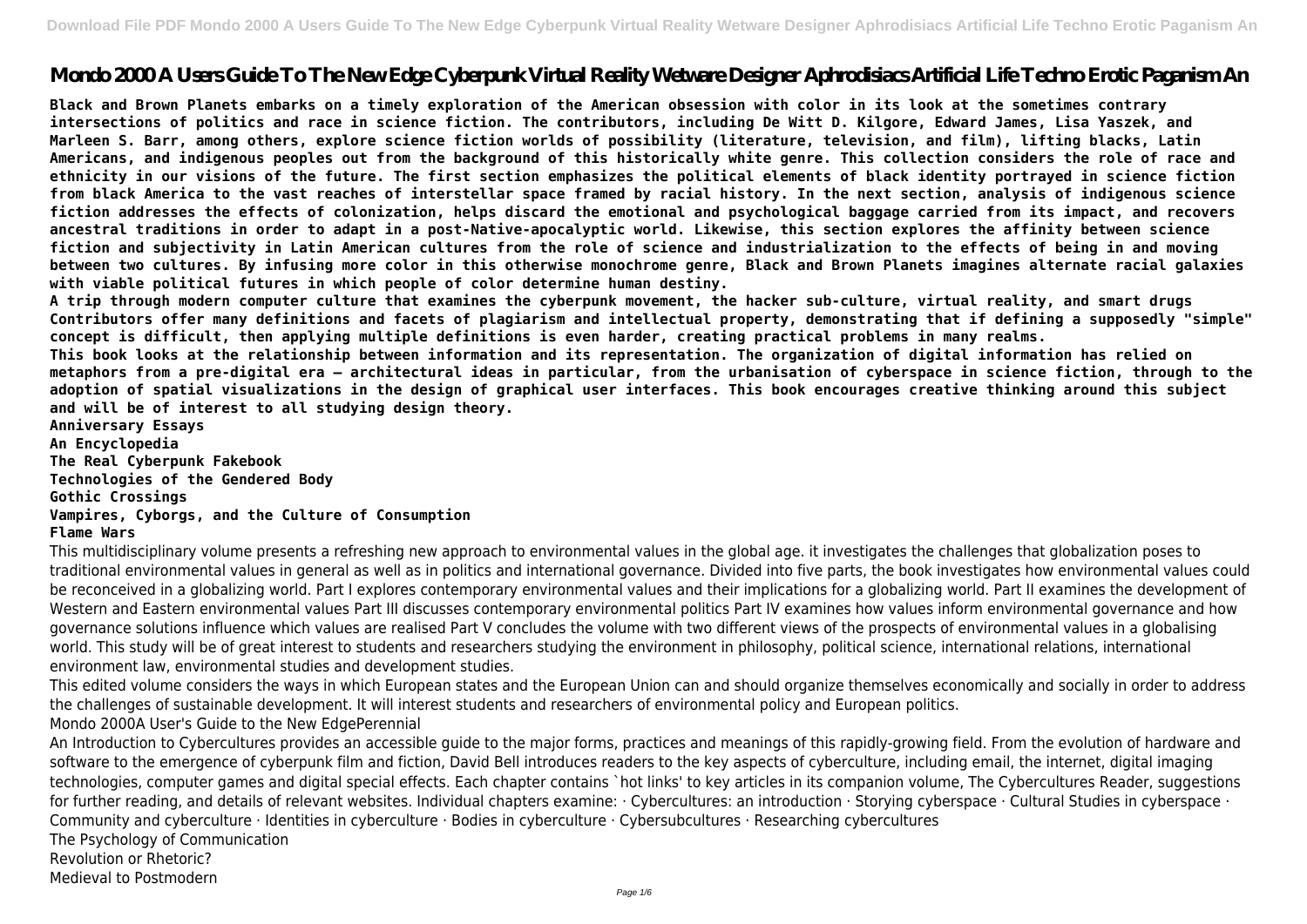## The Architecture of Information FutureNatural New Media Black and Brown Planets

*With this text, a team of authors from the University of West England provide a comprehensive overview of the culture, technologies and history of new media and assess claims that a media and technology revolution is underway.*

*An international and multidisciplinary reader with a clear focus on multimedia economics and content. The reader covers two main fields of analysis: (a) the economic perspectives of the European content industry and its impact on the market development, including new business models; and (b) the cultural and educational contexts of multimedia. A number of articles are based on academic papers from researchers with various backgrounds in media & communication research, sociology, computer sciences, and education, whereas other contributions from industry advisers and practitioners provide 'market reports' on specific issues.*

*This book critically examines the rhetoric surrounding current trends in the adoption of tropes of interactivity in marketing communication. Concepts such as viral advertising, customergenerated content, brand communities and the whole panoply of Web 2.0-mediated marketing technologies all have their foundations in an overt positioning of interactivity as the savior of effective marketing communication. Yet, what exactly is meant by interactivity in these contexts and how far does it represent a revolution in the methodologies of marketing? Anchoring his analysis in a critique of the assumptions of control embedded in current marketing communication models and the rhetorical analysis of exemplar texts from the Marketing Management, Customer Relationship Management, Viral Marketing and Buzz Marketing paradigms, Chris Miles investigates the constructions and reconstructions of discourse that surround the uses of interactivity in contemporary marketing discourses. In doing so, he offers a radical new model of marketing based upon a recursive, constructivist understanding of communication that uses metaphors of invitation and exploration to rebuild interactivity at the center of marketing. The work culminates in a reading of the theory of Relationship Marketing that uses autism as an allegory to interrogate the communicative paradox at the heart of this contemporary marketing panacea.*

*The Digital Dialectic is an interdisciplinary jam session about our visual andintellectual cultures as the computer recodes technologies, media, and art forms. Unlike purelyacademic texts on new media, the book includes contributions by scholars, artists, andentrepreneurs, who combine theoretical investigations with hands-on analysis of the possibilities(and limitations) of new technology. The key concept is the digital dialectic: a method to groundthe insights of theory in the constraints of practice. The essays move beyond journalistic reportageand hype into serious but accessible discussion of new technologies, new media, and new culturalforms.*

*Journals: 1990 - 2014 Simulacrum America The History of a Dangerous Idea*

### *The Cybercultures Reader*

### *Transhumanism*

### *Representations of the Post/human*

This book is designed to capture the complexity of the vast domain of the psychology of communication by adding overlays of different logical approaches to the topic. Each chapter will focus on a different approach. Chapters 2 (behavioristic approach), 3 (humanistic approach), and 4 (interactionist approach) are presented as thesis, antithesis, and synthesis. They focus respectively on input, stored, and fedback information. Chapters 5 (phylogenetic approach) and 6 (ontogenetic approach) place psychology firmly where it belongs as the study of organisms rather than of mechanisms. Development from animal to human and from child to adult is emancipation from tyranny of environment. Chapter 7 (pathological approach) explores functional disorders of person-in-environment, since the nervous system "knows" its environment. Chapter 8 (phenomenological approach) deals with the further complexity that the nervous system can be viewed from the inside (experience) as well as from the outside (behavior). Chapters 9 (simulation approach) and 10 (mediational approach) focus on artificial intelligence (AI) and intelligence amplification (IA). Computers can be used to emulate or to extend human intelligence. Chapters 11 (biological approach) and 12 (sociological approach) deal with the complexities arising from the fact that the nervous system is embedded in a hierarchy of systems within systems. They focus on emergence from the level below psychology (biology) and reduction from the level above (sociology). Each approach will cast some light on the topic from its peculiar perspective. The cumulative effect will be to illuminate the domain in all its complexity.

This work draws together a wide range of literature on contemporary technologies and their ethical implications. It focuses on advances in medical, reproductive, genetic and information technologies.

A cult novelist named Rudy Rucker investigates an alien abduction...and is drawn into freaky, transreal scenes. Futurism, autobiographical novel, a tour of Californai freakdom, and richly funny. With many, many line-drawing illos. "Rucker's sensibility is a combination of gonzo humor, fictionalized autobiography in the Kerouacian mode (what Rucker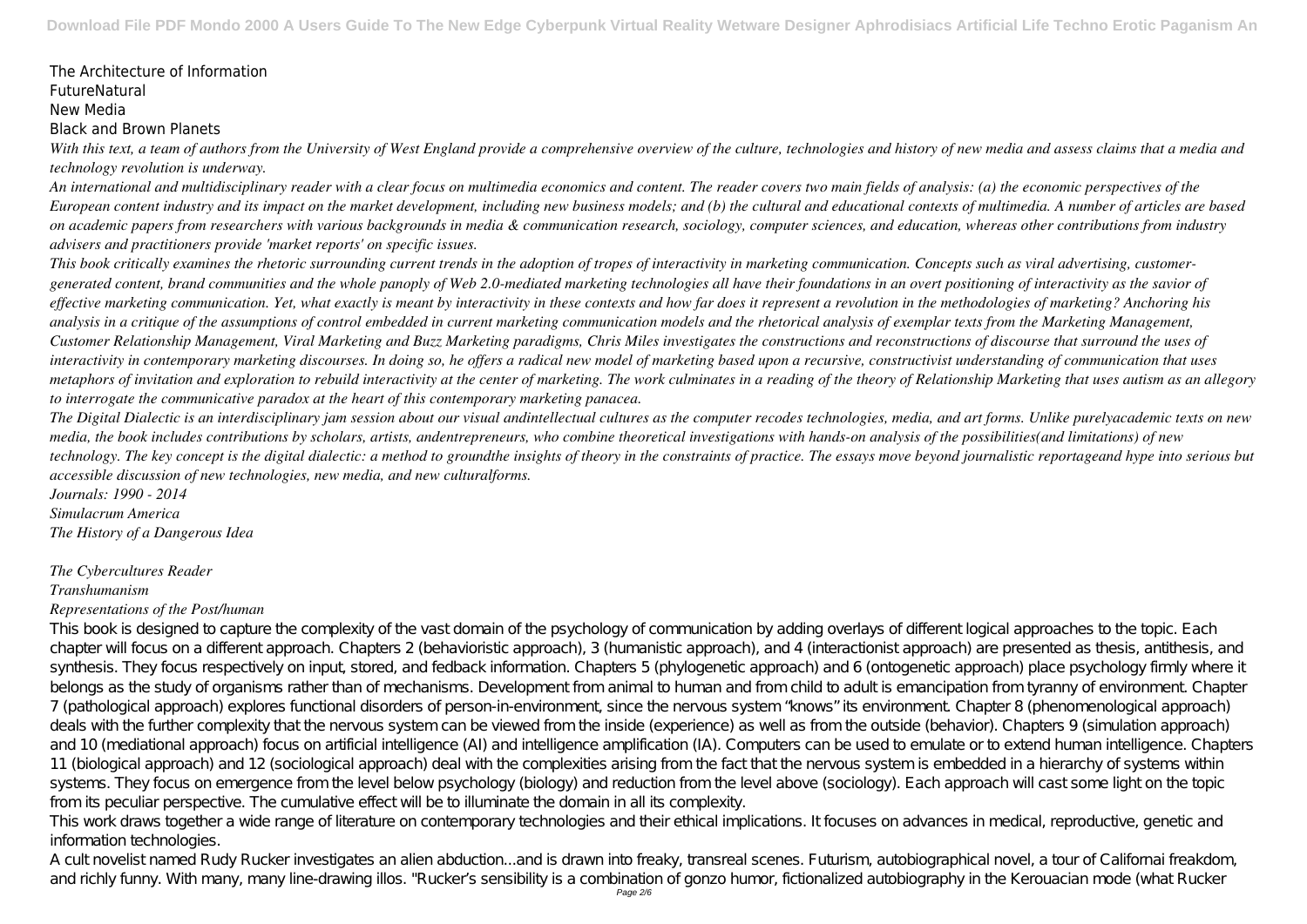calls "transrealism"), and the sheer, bugs-in-your-teeth thrill of scientific extrapolation taken to blitz-punk extremes." — Salon.com. Rabelais's tale the giant prince Gargantua is a vast and inescapable cluster of qualities and activities; his violence, greed and incontinence are incomparable. In the old giant's size, ubiquity, gluttony, vast knowledge and warlike nature, we can recognize qualities of our contemporary culture. In this brilliant polemic on our visual mass culture, Stallabrass argues that culture's status as a commodity is the most important thing about it, affecting its form, its relation to the viewer and its ideology. The great diversity of choice masks the extent to which this choice is managed by an ever-shrinking number of powerful owners. Stallabrass shows how the consistent and unifying capitalist ideology of mass culture leads to an increasingly homogeneous identity among its consumers. Even in marginal and radical cultural activities, like graffiti writing, can be found the tyranny of the brand name and the reduction of the individual to a cipher. Starting with an analysis of subjects which concern specific groups—amateur photography, computer games and cyberspace—Stallabrass works out to wider aspects of the culture which affect everybody, including cars, shopping and television. Gargantua raises profound questions about the nature and direction of mass culture. It also raises a challenge to the postmodern theorists' adherence to subjectivity, indeterminacy and political indifference. If manufactured subjectivities are always shot through with the objective, then their plurality may not be merely a colourful but meaningless postmodern smorgasbord, but rather the accurate reflection of our current cultural situation, and a map showing paths beyond it.

Consuming Youth MONDO 2000 Interactive Marketing Escape Velocity An Introduction to Cybercultures Environmental Values in a Globalizing World Understanding the European Content Industries

From the novels of Anne Rice to The Lost Boys, from The Terminator to cyberpunk science fiction, vampires and cyborgs have become strikingly visible figures within American popular culture, especially youth culture. In Consuming Youth, Rob Latham explains why, showing how fiction, film, and other media deploy these ambiguous monsters to embody and work through the implications of a capitalist system in which youth both consume and are consumed. Inspired by Marx's use of the cyborg vampire as a metaphor for the objectification of physical labor in the factory, Latham shows how contemporary images of vampires and cyborgs illuminate the contradictory processes of empowerment and exploitation that characterize the youthconsumer system. While the vampire is a voracious consumer driven by a hunger for perpetual youth, the cyborg has incorporated the machineries of consumption into its own flesh. Powerful fusions of technology and desire, these paired images symbolize the forms of labor and leisure that American society has staked out for contemporary youth. A startling look at youth in our time, Consuming Youth will interest anyone concerned with film, television, and popular culture.

For more than 40 years, Computerworld has been the leading source of technology news and information for IT influencers worldwide. Computerworld's award-winning Web site (Computerworld.com), twice-monthly publication, focused conference series and custom research form the hub of the world's largest global IT media network.

A collection of articles that analyses the role of the media in America from a deconstructionist viewpoint.

The Encyclopedia of Gender in Media critically examines the role of the media in enabling, facilitating, or challenging the social construction of gender in our society.

Gargantua

The Politics of Race in Science Fiction

A Critical Introduction

The Digital Dialectic

Reading Cyborg Women

A Journey into the Future

New Essays on New Media

*From Simmel and Burgess, to Zukin, Fainstein and Soja this title presents classic and contemporary writing on the culture of cities. Themes include: culture and technologies; everyday lives; contesting identity; boundaries and transgressions; utopias and dystopias, and possible urban futures. Brings the radical environmentalism known as deep ecology into an encounter with contemporary social and cultural theory, showing that deep ecology*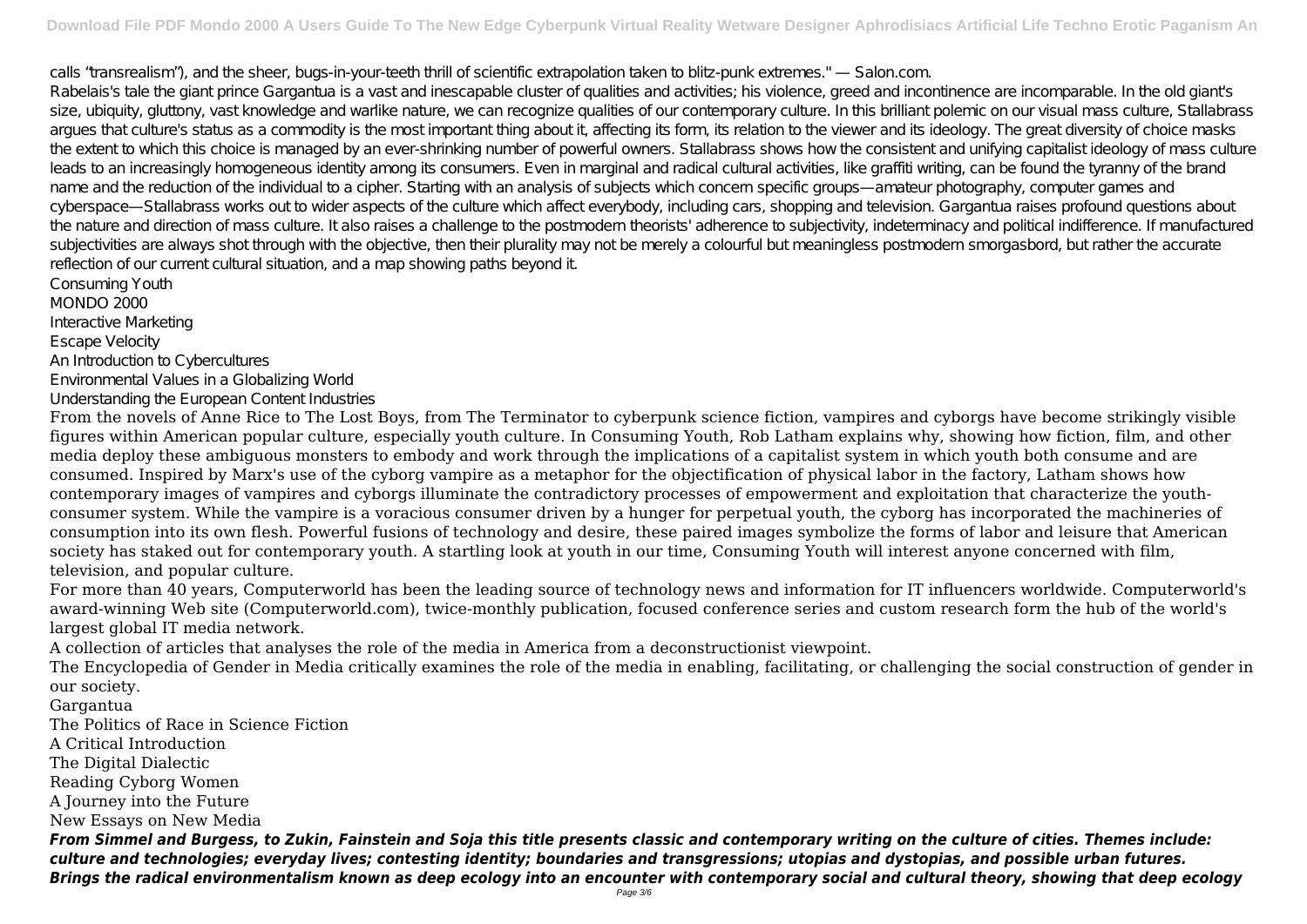#### *still has much to learn from such theory.*

*Transhumanism is a recent movement that extols man's right to shape his own evolution, by maximizing the use of scientific technologies, to enhance human physical and intellectual potential. While the name is new, the idea has long been a popular theme of science fiction, featured in such films as 2001: A Space Odyssey, Blade Runner, the Terminator series, and more recently, The Matrix, Limitless, Her and Transcendence. However, as its adherents hint at in their own publications, transhumanism is an occult project, rooted in Rosicrucianism and Freemasonry, and derived from the Kabbalah, which asserts that humanity is evolving intellectually, towards a point in time when man will become God. Modeled on the medieval legend of the Golem and Frankenstein, they believe man will be able to create life itself, in the form of living machines, or artificial intelligence. Spearheaded by the Cybernetics Group, the project resulted in both the development of the modern computer and MK-Ultra, the CIA's "mind-control" program. MK-Ultra promoted the "mind-expanding" potential of psychedelic drugs, to shape the counterculture of the 1960s, based on the notion that the shamans of ancient times used psychoactive substances, equated with the "apple" of the Tree of Knowledge. And, as revealed in the movie Lucy, through the use of "smart drugs," and what transhumanists call "mind uploading," man will be able to merge with the Internet, which is envisioned as the end-point of Kabbalistic evolution, the formation of a collective consciousness, or Global Brain. That awaited moment is what Ray Kurzweil, a director of engineering at Google, refers to as The Singularly. By accumulating the total of human knowledge, and providing access to every aspect of human activity, the Internet will supposedly achieve omniscience, becoming the "God" of occultism, or the Masonic All-Seeing Eye of the reverse side of the American dollar bill.*

This volume addresses virtual reality (VR) -- a tantalizing communication medium whose essence challenges our most deeply held notions of what communication is or can be. The editors have gathered an expert team of engineers, social scientists, and cultural theorists for the first extensive treatment of human communication in this exciting medium. The first part introduces the reader to VR's state-of-the-art as well as future trends. section, leading research scientists discuss how knowledge of communication can be used to build more effective and exciting communication applications of virtual reality. Looking ahead, the authors explore pioneering approaches to VR narratives, interpersonal communication, the use of 3D sound, and the building of VR entertainment complexes. In the final section, the authors zoom out to view the big picture -- the psychological, social cultural implications of virtual reality. Thought-provoking discussions consider important communication issues such as: \* How will virtual reality influence perception of reality? \* What are the legal issues defining communication in virtual reality? \* What kind of cultural trends will this technology encourage?

*Science fiction is a literary genre based on scientific speculation. Works of science fiction use the ideas and the vocabulary of all sciences to create valid narratives that explore the future effects of science on events and human beings. Science Fact and Science Fiction examines in one volume how science has propelled science-fiction and, to a lesser extent, how science fiction has influenced the sciences. Although coverage will discuss the science behind the fiction from the Classical Age to the present, focus is naturally on the 19th century to the present, when the Industrial Revolution and spectacular progress in science and technology triggered an influx of science-fiction works speculating on the future. As scientific developments alter expectations for the future, the literature absorbs, uses, and adapts such contextual visions. The goal of the Encyclopedia is not to present a catalog of sciences and their application in literary fiction, but rather to study the ongoing flow and counterflow of influences, including how fictional representations of science affect how we view its practice and disciplines. Although the main focus is on literature, other forms of science fiction, including film and video games, are explored and, because science is an international matter, works from non-English speaking countries are discussed as needed. Cyberculture at the End of the Century*

This text brings together articles covering the whole spectrum of cyberspace and related new technologies to explore the ways in which new technologies are reshaping cultural forms and practices at the turn of the century. reader is divided into thematic sections focusing on key issues such as subcultures in cyberspace, posthumanism and cyberbodies, and pop-cultural depictions of human-machine interaction. Each section features: an introduct locating the essays in their theoretical and technological context; editor's introduction and accompanying user's guide; and an extensive bibliography. Issues include: theoretical approaches to cyberculture; representation fiction and on film; the development of distinct cyber-subcultures; and feminist and queer approaches within cyberculture.

#### *Mind Flight*

*A User's Guide to the New Edge Communication in the Age of Virtual Reality A Reader on the Economic and Cultural Contexts of Multimedia Encyclopedia of Gender in Media Science Fact and Science Fiction*

Essays on electronic communication, cyberpunk culture, and rants and flames in cyberspace consider subjects such as the magazine Mondo 2000, the typewriter, virtual reality, feminism, comics, and erotica for cybernauts. Includes blurry b&w photos and illustrations, and an interviews with science fictions writers Samuel R. Delaney, Greg Tate, and Tricia Rose. Paper edition (unseen), \$13.95. Annotation copyright by Book News, Inc., Portland OR.

This book looks at the representation of the body in culture from a feminist perspective. Subjects covered include bodybuilding, cosmetic surgery, and cyberculture.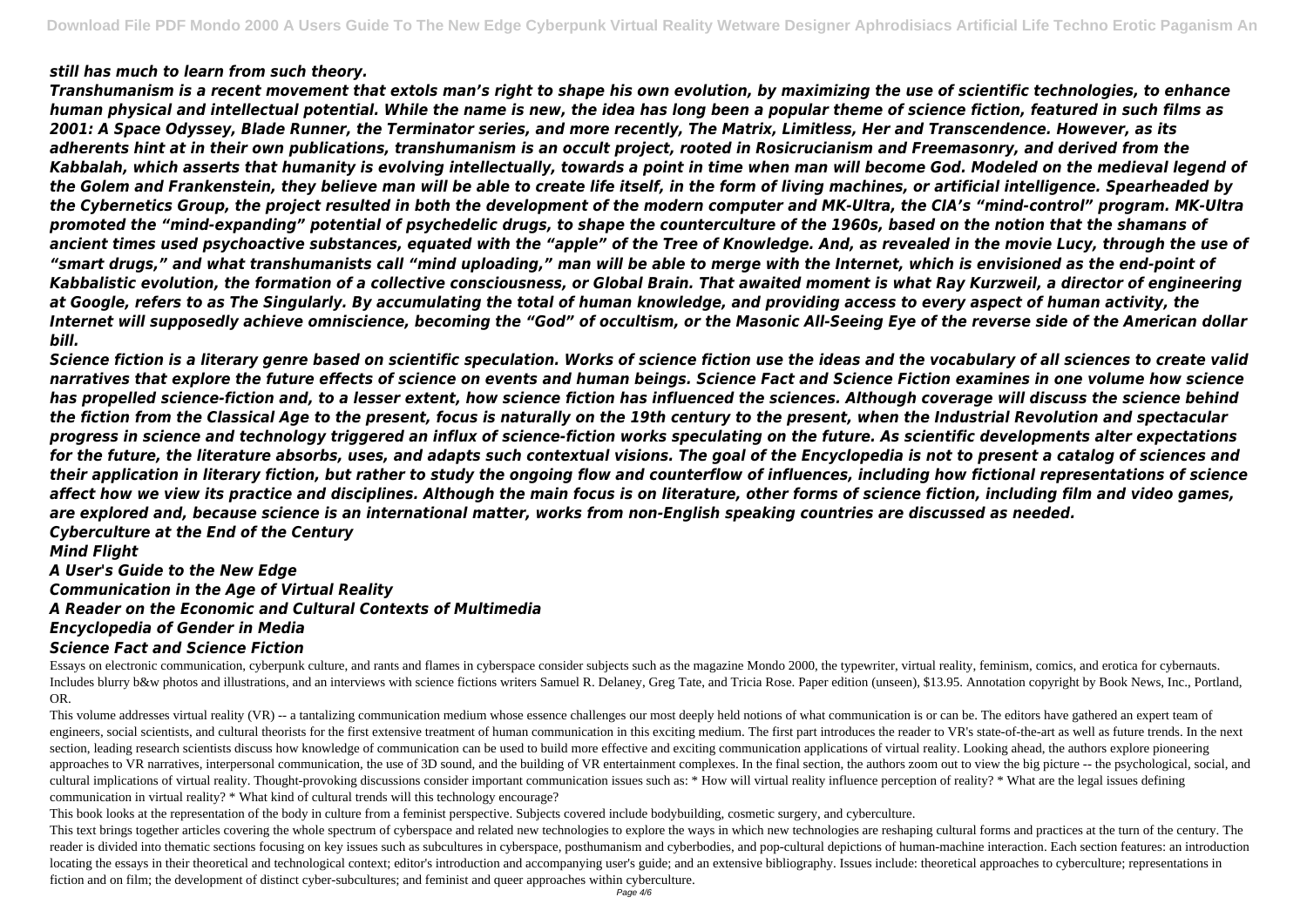Knowledge, Innovation, and American Counterculture Monsters, Aliens and Others in Popular Culture Cyberpunk Handbook Manufactured Mass Culture Primitives in the Wilderness Deep Ecology and the Missing Human Subject Groovy Science

**Praise for previous editions: 'Something of a godsend ... as a teaching resource this book is second to none ... achieves levels of multiplicity rarely, if ever, reached by others.' - Borderlines: Studies in American Culture This third edition of American Cultural Studies has been updated throughout to take into account the developments of the last six years, providing an introduction to the central themes in modern American culture and explores how these themes can be interpreted. Chapters in the book discuss the various aspects of American cultural life such as religion, gender and sexuality, and regionalism. Updates and revisions include: discussion of Barack Obama's rise to power and the end of the 'Bush Years' consideration of 'Hemispheric American Studies' and the increasing debates about globalisation and the role of the USA up-to-date case-studies, such as The Wire and Nurse Jackie, more on suburbia, the Mexican-border crossing, the Twilight phenomena etc updated further-reading lists.Accompanying website. American Cultural Studies is a core text and an accessible introduction to the interdisciplinary study of American culture.**

**Futurenatural brings together leading theorists of culture and science to discuss the concept of 'nature'. Recent developments in biotechnologies, electronic media and ecological politics are discussed.We are living in an age when 'nature' seems to be on the brink of extinction yet, at the same time, 'nature' is becoming increasingly ubiquitous and unstable as a category for representation and debate.F uturenatural brings together leading theorists of culture and science to discuss the concept of 'nature' - its past, present and future. Contributors discuss the impact on our daily life of recent developments in biotechnologies, electronic media and ecological politics. Increasingly, scientific theories and models have been taken up as cultural metaphores that have material effects in transforming 'ways of seeing' and 'structures of feeling'.The book addresses the issue of whether political and cultural debates about the body and the environment can take place without reference to 'nature' or the 'natural'. This collection considers how we might 'think' a future developing from emergent scientific theories and discourses. What cultural forms may be produced when new knowledges challenge and undermine traditional ways of conceiving the 'natural' ?**

**With great honesty, and both drama and romance, Mind Flight weaves together personal narrative and intellectual odyssey, taking readers along on the authors pursuit of wisdom and enlightenment, his search for love, and his quest for an inspiring vision of the future. Encyclopedic in scope, the book pulls together Plato, Freud, Spinoza, Nietzsche, and other epochal historical figures with Pink Floyd, the Hippies, the Sexual Revolution, A Clockwork Orange, the Yin-Yang, the madhouse world of mental health, and the fantastical visions of science fiction. What results in this grand saga is not only a chronicle of one mans journey from industrial, middle-class Americawhere weightlifting and fist fighting define virtue and valueto the philosophical life in the mystical expanse of the Southwest, but a profound exploration of the archetypal themes of order and chaos; good and evil; truth and beauty; passion and reason; and science and God. Mind Flight draws the reader into the vast wonders and possibilities of the future, and is a stunning example of living the examined life. Drawing on literature, art, film theatre, music and much more, American Cultural Studies is an interdisciplinary introduction to American culture for those taking American Studies. This textbook: \* introduces the full range and variety of American culture including issues of race, gender and youth \* provides a truly interdisciplinary methodology \* suggests and discusses a variety of approaches to study \* highlights American distinctiveness \* draws on literature, art, film, theatre, architecture, music and more \* challenges orthodox paradigms of American Studies. This is a fast-expanding subject area, and Campbell and Kean's book will certainly be a staple part of any cultural studies student's reading diet.**

**Cyberia Perspectives on Plagiarism and Intellectual Property in a Postmodern World Naked Lunch @ 50 An Introduction to American Culture Saucer Wisdom The Discourse of Cyberculture The USA and the Popular Media**